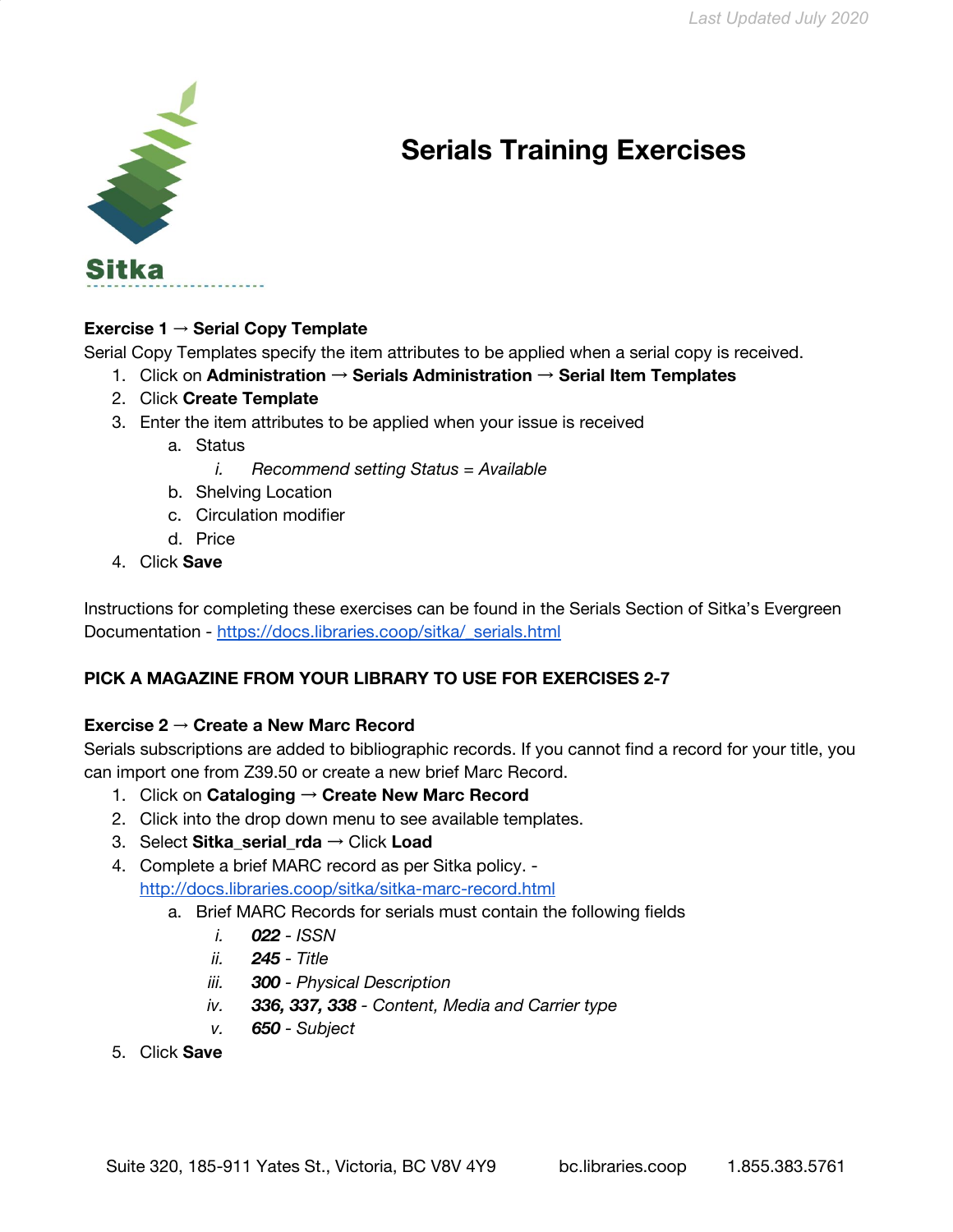#### **Exercise 3** → **Create a Subscription**

- 1. Retrieve the bibliographic record you created in Exercise #2
- 2. Click **Serials** → **Manage Subscriptions** → **New Subscription**
- 3. Enter the subscription details
	- a. Start Date
	- b. Label
		- *i. Free text field that is not publicly visible*
	- c. Receiving Template
- 4. Click **Save**

[http://docs.libraries.coop/sitka/\\_serials\\_subscriptions.html](http://docs.libraries.coop/sitka/_serials_subscriptions.html)

#### **Exercise 4** → **Create a Prediction Pattern & Predict New Issues**

- 1. Click **Manage Predictions** → **Add New** → **Create Pattern**
- 2. Use the Prediction Pattern wizard to create a prediction pattern
	- a. Enumeration Labels
		- i. Click **Next**
	- b. Chronology Display
		- i. Click **Next**
	- c. MFHD Indicators
		- i. Click **Next**
	- d. Frequency and Regularity
		- i. Click **Next**
	- e. Review
		- i. Click **Save**
		- ii. Detailed instructions for using the Prediction Pattern Wizard can be found here [http://docs.libraries.coop/sitka/\\_prediction\\_pattern\\_templates.html#pattern-wiza](http://docs.libraries.coop/sitka/_prediction_pattern_templates.html#pattern-wizard) [rd](http://docs.libraries.coop/sitka/_prediction_pattern_templates.html#pattern-wizard)
- 3. Click **Create**
- 4. Click **Predict New Issues**
	- a. Enter the Enumeration labels for the first issue you will receive
	- b. Enter how many issues you want to predict in the Prediction Count field
- 5. Click **Save**

For more detailed instructions to complete this exercise, please see Sitka's Evergreen Documentation - [http://docs.libraries.coop/sitka/\\_create\\_and\\_manage\\_predictions.html](http://docs.libraries.coop/sitka/_create_and_manage_predictions.html)

#### **Exercise 5** → **Receive Issues**

- 1. Click Manage Issues → Check the check box for **Barcode on receive**
- 2. Click **Receive Next**
	- a. Enter **Call Number**
	- b. Enter **Barcode**
- 3. Click **Save**

http://docs.libraries.coop/sitka/ receive\_issues.html